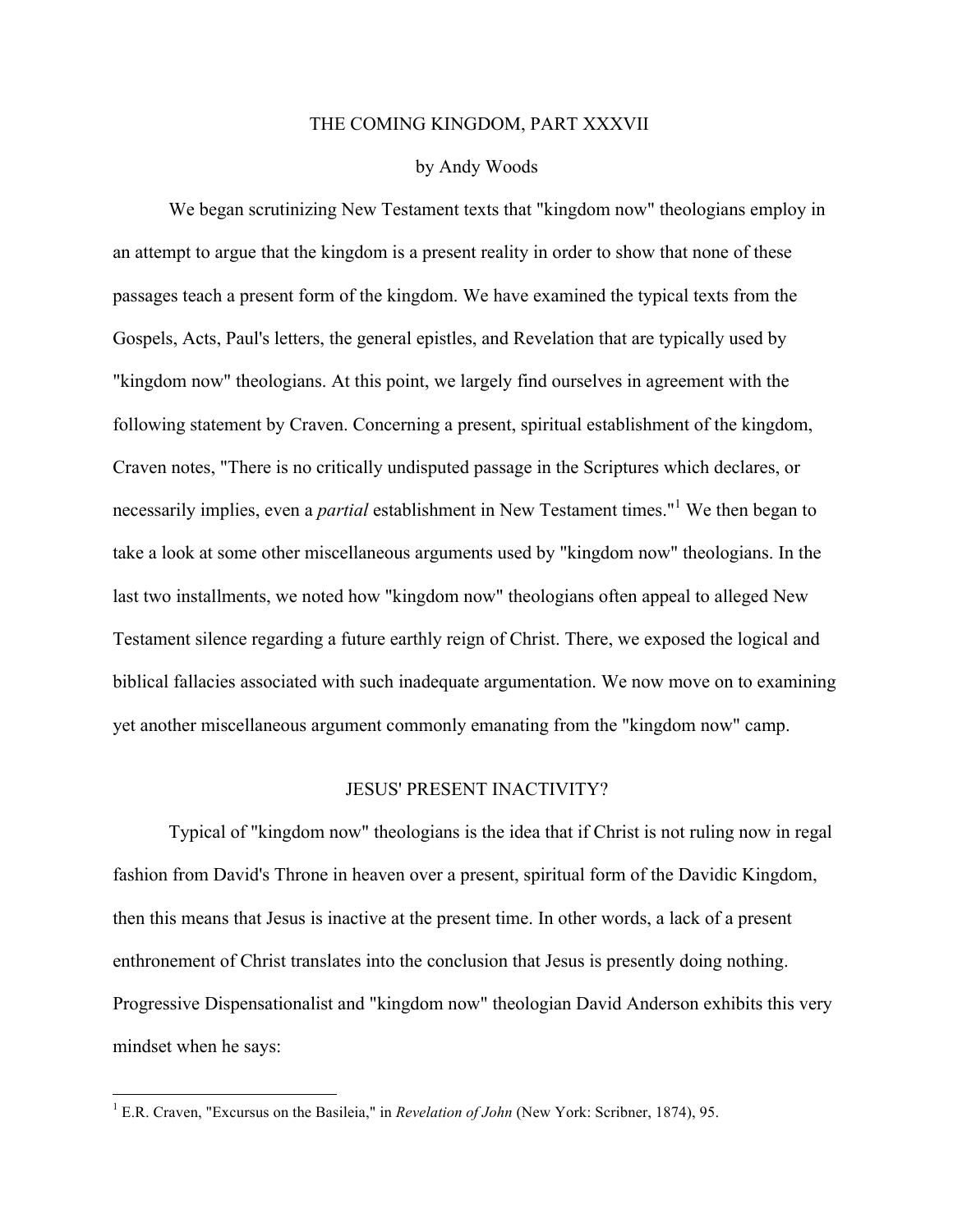But clearly Jesus did not set up a natural theocratic kingdom with Himself as the king ruling from Jerusalem on earth before His resurrection. So, what happened to the kingdom He promised? It was postponed, many NT interpreters suggest... But if the premillennial view just espoused is true, that leaves the question concerning the present ministry of Christ. What is He doing right now?...But classical or revised dispensationalists should also recognize the *already* eschatology of Hebrews. Christ is not passive on the throne. He is reigning. He has subjects. And because He is the forerunner, there are many present blessings which belong to the eschatological age which can be enjoyed now because the Davidic Covenant with some of its blessings has been inaugurated. $2$ 

Is the mindset valid that says if Jesus is not reigning now as king then He is presently doing nothing? Just because traditional Dispensationalists resist the idea that the present age should be characterized as the Davidic Kingdom, this does not mean they also believe that Jesus is somehow inactive or doing nothing at the present time. This mischaracterization represents a "straw man" argument since traditional Dispensationalists have long categorized the present, active ministry of Christ as His "Present Session" rather than His Davidic reign. While not corresponding to what the Old Testament predicts concerning the Davidic reign, traditional Dispensationalism has long recognized Christ's "Present Session" as an active session in which Christ, while at the right hand of the Father, is involved in numerous activities.<sup>3</sup> As Waterhouse well states, "The Bible teaches that Christ is now at the right hand of God in glory (Acts 7:56; Col 3:1; Heb. 1:3; 8:1; 12:2). He is not in the least inactive."<sup>4</sup>

Chafer explains the reasons for widespread ignorance concerning Christ's present, heavenly ministry:

<sup>&</sup>lt;sup>2</sup> David Anderson, *The King-Priest of Psalm 110 in Hebrews* (New York: Lang, 2001), 2, 296.<br><sup>3</sup> L.S. Chafer, *Systematic Theology* (Grand Rapids: Kregel, 1993), 5:273-79.<br><sup>4</sup> Steven Waterhouse. *Not by Bread Alone* (Ama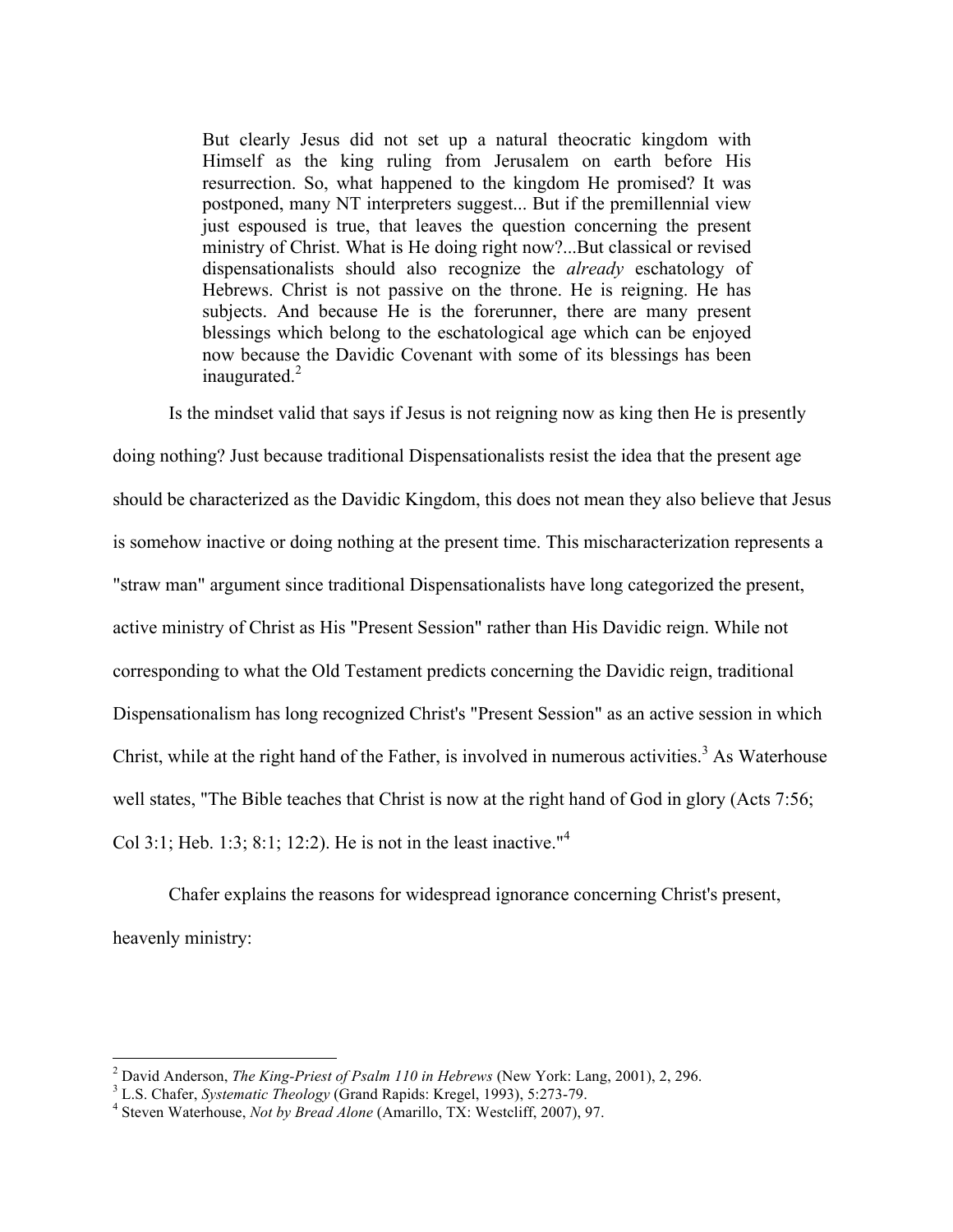The present ministry of Christ in heaven, known as His session, is farreaching both in consequence and import. It, too, has not been treated even with a passing consideration by Covenant theologians, doubtless due to their inability – because of being confronted with their one covenant theory – to introduce features and ministries which indicate a new divine purpose in the Church and by so much tend to disrupt the unity of a supposed immutable purpose and covenant of God's. Since, as will be seen, certain vital ministries of Christ in heaven provide completely for the believer's security, the present session of Christ has been eschewed by Arminians in a manner equally unpardonable. This neglect accounts very well for the emphasis of their pulpit ministrations. The Christian public, because deprived of the knowledge of Christ's present ministry, are unaware of its vast realities, though they are able from childhood itself to relate the mere historical facts and activities of Christ during His three and one-half years of service on earth. That Christ is doing anything now is not recognized by Christians generally and for this part-truth kind of preaching is wholly responsible. It yet remains true, whether neglected by one or the other kind of theologian, that Christ is now engaged in ministry which determines the service and destiny of all those who have put their trust in  $\text{Him}$ <sup>5</sup>

# CHRIST'S PRESENT SESSION

Here is just a small sampling of some of the present activities in which Christ is now engaged. Just as Christ created all things (John 1:3), He currently sustains the very universe that He created (Col. 1:16-17). In His current position of glory (John 17:5), He has also been appointed by the Father as head over all things relative to His body the Church (Eph. 1:22-23; Col. 1:18). In this position, He functions as husband of His bride the Church (Eph. 5:22-33), and occupies the position as the Church's builder (Matt. 16:18). The Book of Acts, which documents both the birth and growth of the early Church, demonstrates His effectiveness as the Church's architect. "So then, those who had received his word were baptized; and that day there were added about three thousand souls" (Acts 2:41); "And the Lord was adding to their number day by day those who were being saved" (Acts 2:47); "But many of those who had heard the message

 $5$  Chafer, 5:273-74.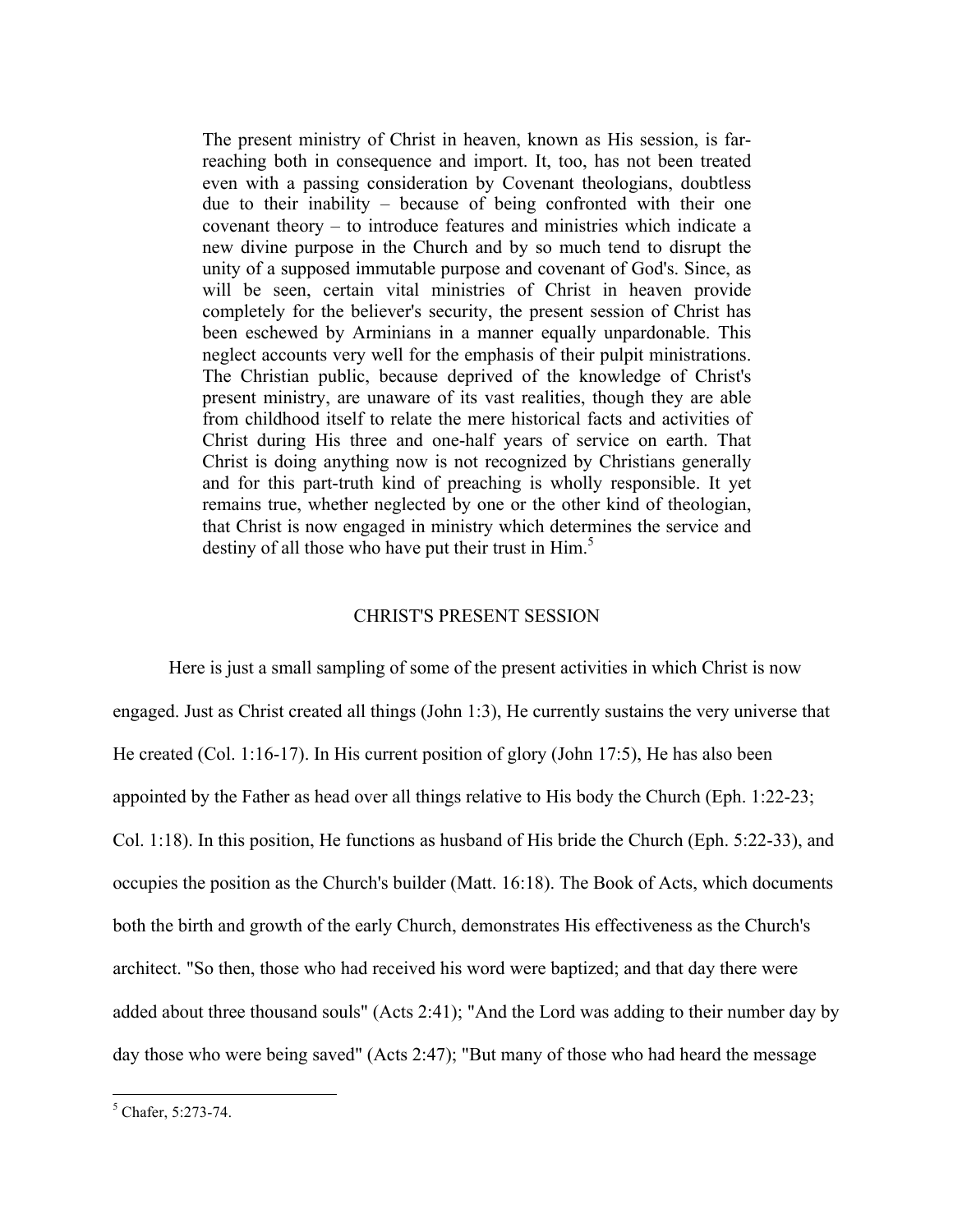believed; and the number of the men came to be about five thousand" (Acts 4:4); "And all the more believers in the Lord, multitudes of men and women, were constantly added to *their number*" (Acts 5:14); "Simeon has related how God first concerned Himself about taking from among the Gentiles a people for His name" (Acts 15:14). Acts abounds in both clear (Acts 2:47; 6:7; 9:31; 12:24; 16:5; 19:20; 28:30-31) and sometimes less clear (Acts 1:15; 2:41; 4:4, 31; 5:14, 42; 8:25, 40; 11:21; 13:49; 17:6) progress reports evidencing Christ's vigorous present activity as the Church's builder.

Beyond this, Christ is the present bestower of spiritual gifts to all members of His body the Church. According to Ephesian 4:7-12, "But to each one of us grace was given according to the measure of Christ's gift. Therefore it says, 'WHEN HE ASCENDED ON HIGH, HE LED CAPTIVE A HOST OF CAPTIVES, AND HE GAVE GIFTS TO MEN'...And He gave some *as* apostles, and some *as* prophets, and some *as* evangelists, and some *as* pastors and teachers, for the equipping of the saints for the work of service, to the building up of the body of Christ." These spiritual gifts, which are sovereignly bestowed by God (1 Cor. 12:11; Heb. 2:4), are Spirit-empowered abilities for the express purpose of serving Christ primarily within the context of His local Church (1 Cor. 12; Rom. 12:3-8; 1 Pet. 4:10-11). In addition, Christ is active in His present position as High Priest after the order of Melchizedek (Heb. 6:20) in continually interceding for the saints. The ministry of intercession that He began during His earthly ministry (John 17:9, 20), He now continues at the Father's right hand (Rom. 8:34). Thus, Hebrews 7:25 explains, "Therefore He is able also to save forever those who draw near to God through Him, since He always lives to make intercession for them." Moreover, when the Christian sins (1 John 1:8), Christ as High Priest is also active in forgiving such sin as the believer confesses it to Him (1 John 1:9). Christ does so not for the purpose of restoring the believer's position or standing before God, which is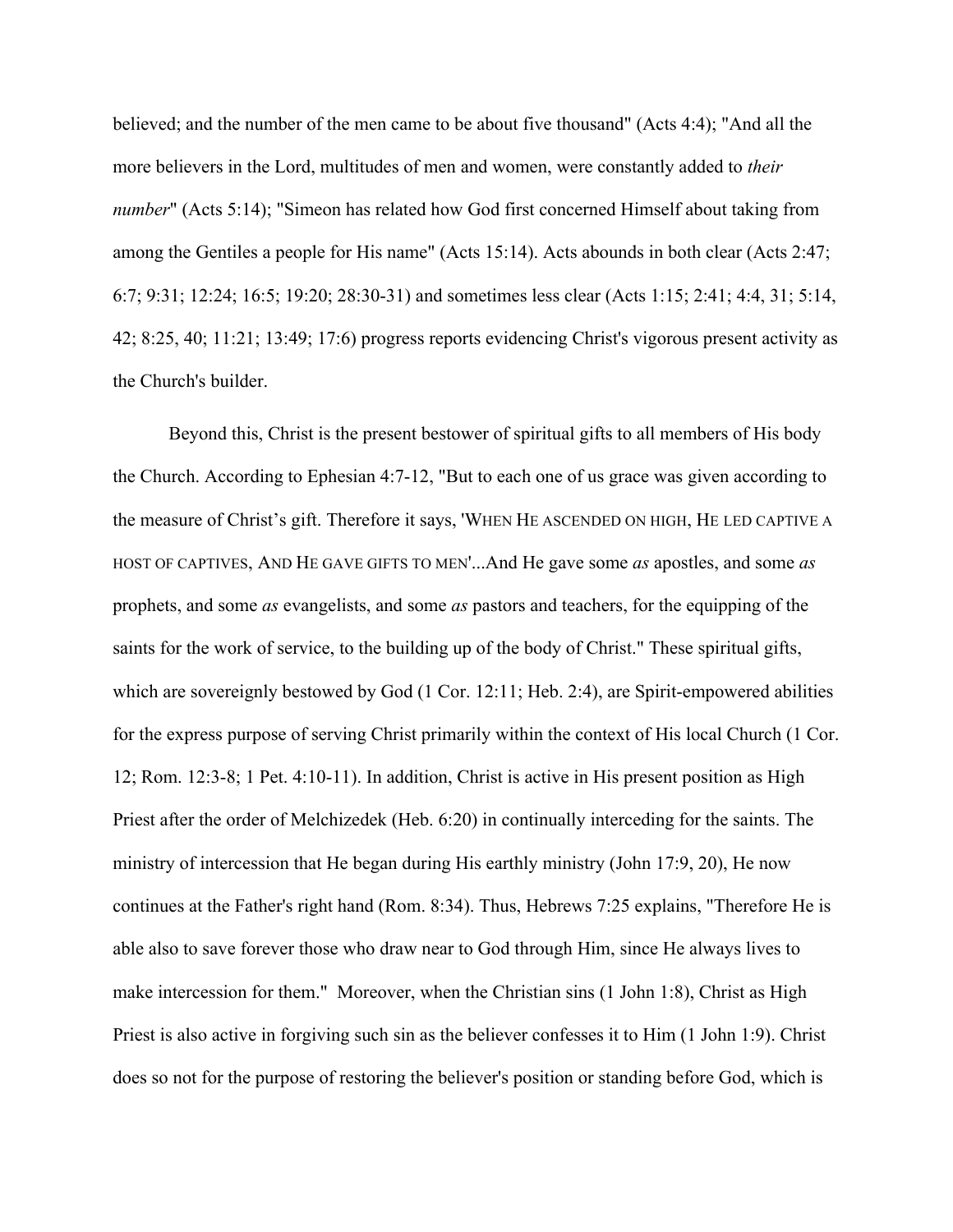inalterable, but rather for the purpose of restoring the believer's fellowship with God. Chafer explains, "The effect of the Christian's sin upon himself is that he loses his fellowship with God, his joy, his peace, and his power. On the other hand, these experiences are restored in infinite grace on the sole ground that he confesses his sin (1 John 1:9)."<sup>6</sup> It is in this sense that Christ also presently functions as our advocate (Heb. 9:24; 1 John 2:1) or defense attorney. Thanks to the righteousness provided by His shed blood as applied to us, He is active in pleading our righteous cause to the Father in the midst of Satan's perpetual accusations hurled against the saints (Rev. 12:10). In sum, Christ presently pursues an active session through His ongoing roles as the sustainer of the universe as well and the church's head, husband, bestower of spiritual gifts, and builder. His present activity is also evidenced in that He continually intercedes for and advocates on behalf of the believer.

# CHRIST'S PRESENT SESSION IS NOT THE KINGDOM

Despite the many activities associated with Christ's current ministry in His present session, these should not be confused with His Davidic rule and future kingdom. As noted in prior installments, the activity of God in and through the Church bears little resemblance to the conditions that the Scripture anticipates regarding His future terrestrial rule.<sup>7</sup> Even the key event that began the Church Age, the pouring out of the Holy Spirit upon the Church on the Day of Pentecost (Acts 2), fails to precisely harmonize with predictions regarding the Davidic Covenant. Charles Ryrie asks, "If Christ inaugurated His Davidic reign at His ascension, does it not seem

 $6$  Ibid., 5:277.

 $<sup>7</sup>$  See parts 9 and 10 of this series.</sup>